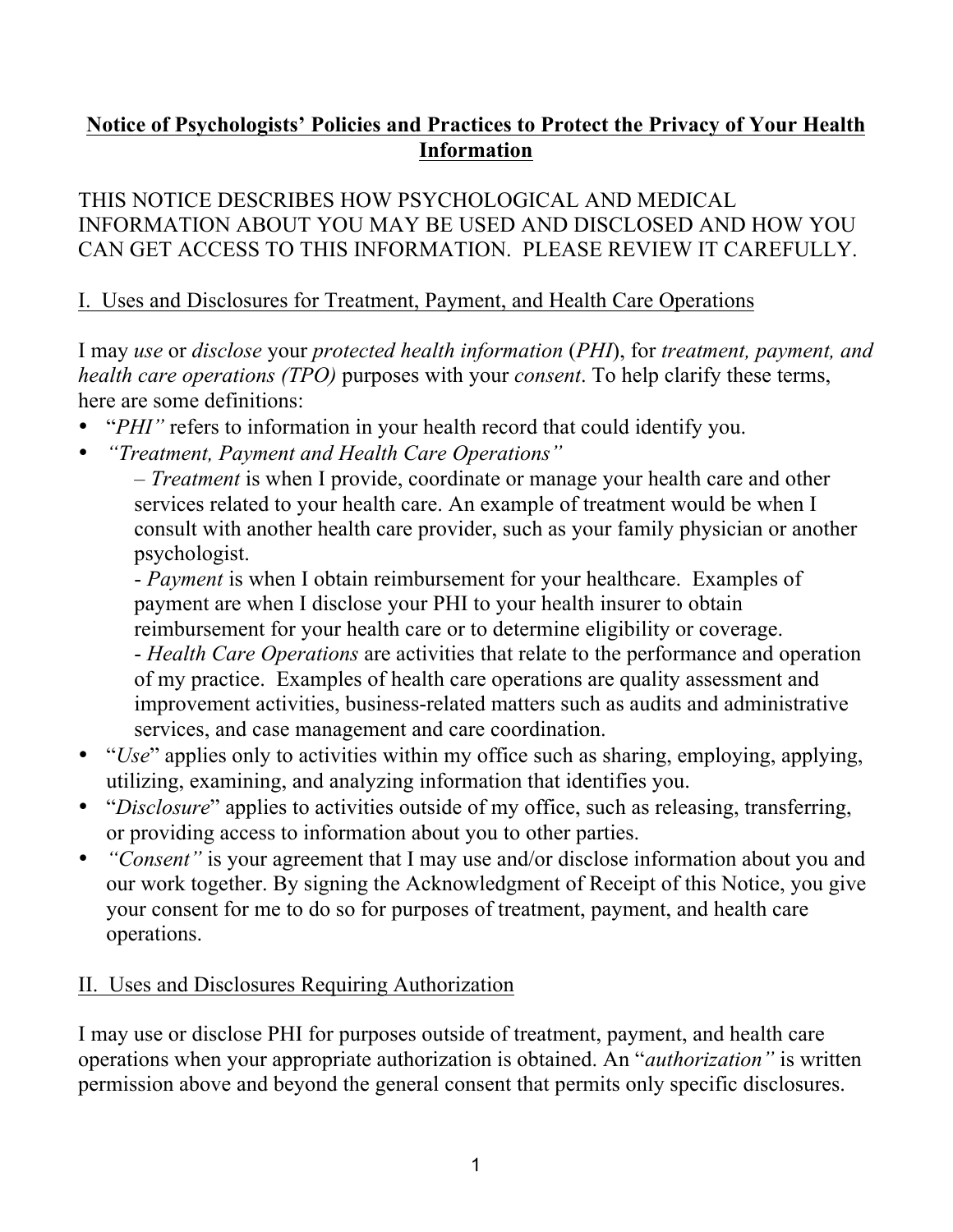In those instances when I am asked for information for purposes outside of treatment, payment and health care operations, I will obtain an authorization from you before releasing this information. I will also need to obtain an authorization before releasing your psychotherapy notes. *"Psychotherapy notes"* are notes I have made about our conversation during a private, group, joint, or family counseling session, which I have kept separate from the rest of your medical record. These notes are given a greater degree of protection than PHI.

You may revoke all such authorizations (of PHI or psychotherapy notes) at any time, provided each revocation is in writing. You may not revoke an authorization to the extent that (1) I have relied on that authorization; or (2) if the authorization was obtained as a condition of obtaining insurance coverage, and the law provides the insurer the right to contest the claim under the policy.

I will also obtain an authorization from you before using or disclosing PHI in a way that is not described in this Notice.

### III. Uses and Disclosures with Neither Consent nor Authorization

I may use or disclose PHI without your consent or authorization in the following circumstances:

- **Child Abuse:** If you give me information that leads me to suspect child abuse, neglect, or death due to maltreatment, I must report such information to the county Department of Social Services. If asked by the Department of Social Services to turn over information from your records relevant to a child protective services investigation, I must do so.
- **Adult and Domestic Abuse:** If information you give me gives me reasonable cause to believe that a disabled adult is in need of protective services, I must report this to the Department of Social Services.
- **Health Oversight:** The North Carolina Psychology Board has the power, when necessary, to subpoena relevant records should I be the focus of an inquiry.
- **Judicial or Administrative Proceedings:** If you are involved in a court proceeding, and a request is made for information about the professional services that I have provided you and/or the records thereof, such information is privileged under state law, and I must not release this information without your written authorization, or a court order. This privilege does not apply when you are being evaluated for a third party or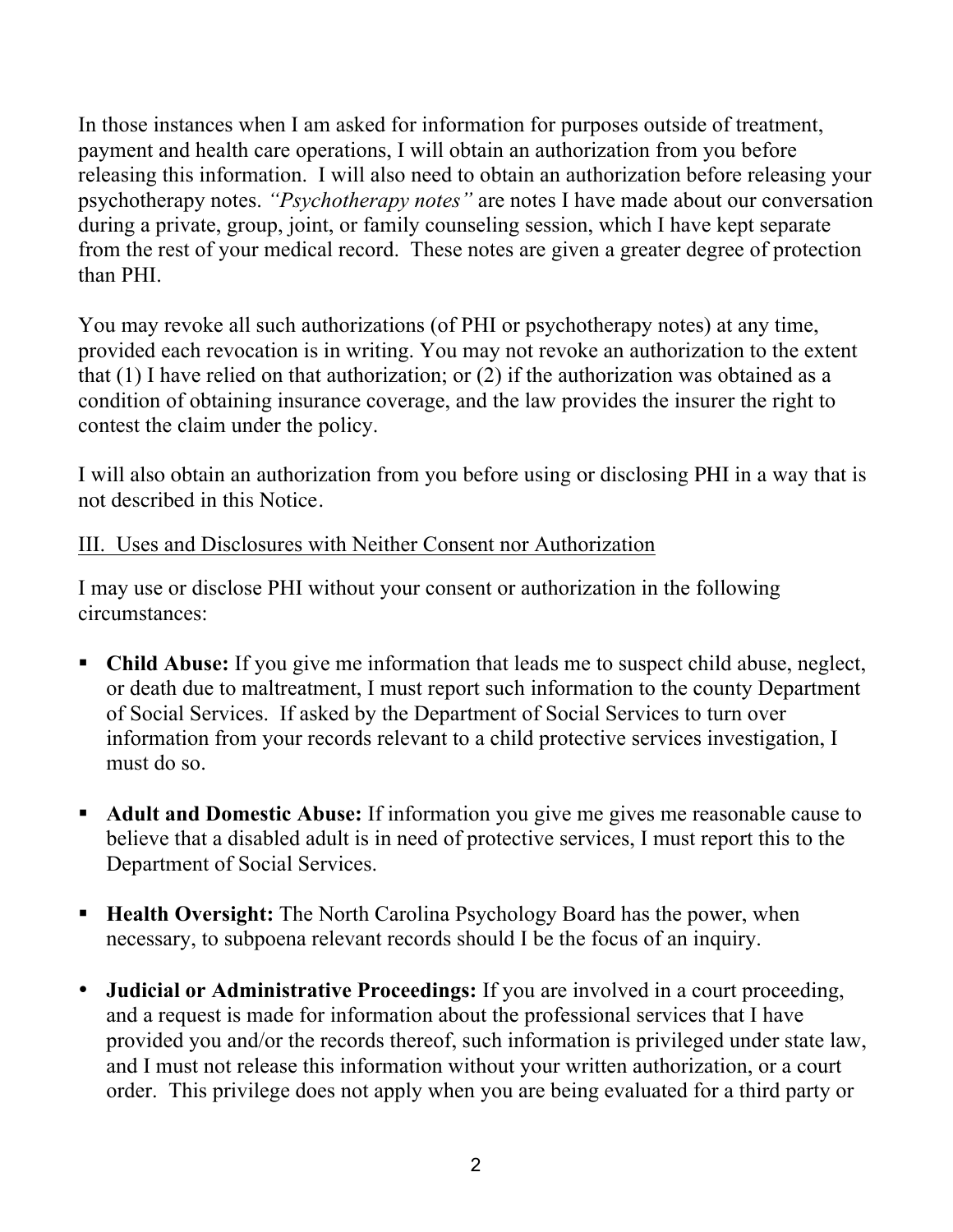where the evaluation is court ordered. You will be informed in advance if this is the case.

- **Serious Threat to Health or Safety:** I may disclose your confidential information to protect you or others from a serious threat of harm by you.
- **Worker's Compensation:** If you file a workers' compensation claim, I am required by law to provide your mental health information relevant to the claim to your employer and the North Carolina Industrial Commission.
- **When the use and disclosure without your consent or authorization is allowed under other sections of Section 164.512 of the Privacy Rule and the state's confidentiality law:** This includes certain narrowly-defined disclosures to law enforcement agencies, to a health oversight agency (such as HHS or a state department of health), to a coroner or medical examiner, for public health purposes relating to disease or FDA-regulated products, or for specialized government functions such as fitness for military duties, eligibility for VA benefits, and national security and intelligence.

#### IV. Patient's Rights and Psychologist's Duties

#### Patient's Rights:

- *Right to Request Restrictions* –You have the right to request restrictions on certain uses and disclosures of protected health information about you. However, I am not required to agree to a restriction you request.
- *Right to Receive Confidential Communications by Alternative Means and at Alternative Locations* – You have the right to request and receive confidential communications of PHI by alternative means and at alternative locations. (For example, you may not want a family member to know that you are seeing me. Upon your request, I will send your bills to another address.)
- *Right to Inspect and Copy* You have the right to inspect or obtain a copy (or both) of PHI in my mental health and billing records used to make decisions about you for as long as the PHI is maintained in the record. I may deny your access to PHI under certain circumstances, but in some cases, you may have this decision reviewed. On your request, I will discuss with you the details of the request and denial process.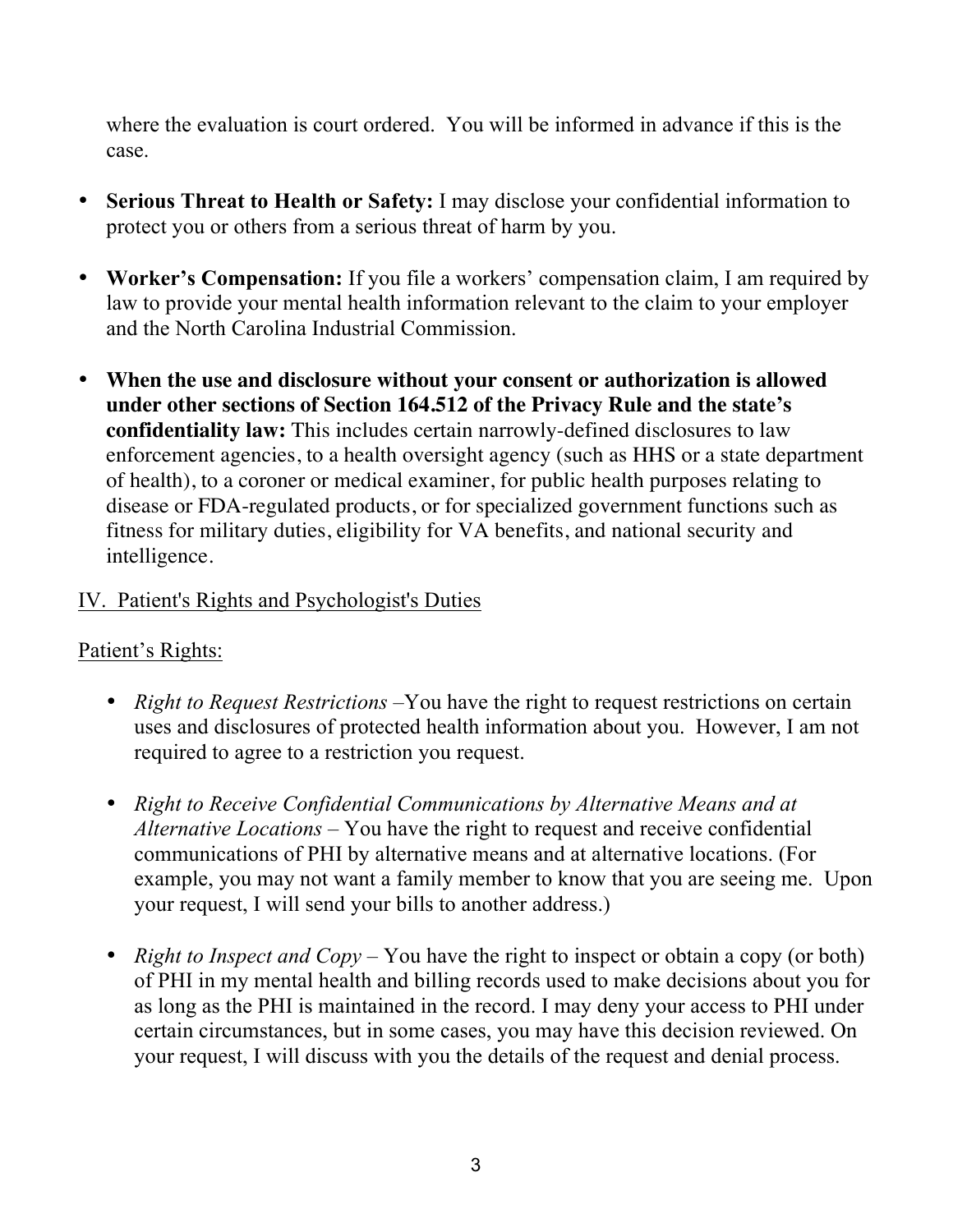- *Right to Amend* You have the right to request an amendment of PHI for as long as the PHI is maintained in the record. I may deny your request. On your request, I will discuss with you the details of the amendment process.
- *Right to an Accounting* You generally have the right to receive an accounting of disclosures of PHI for which you have neither provided consent nor authorization (as described in Section III of this Notice). On your request, I will discuss with you the details of the accounting process.
- *Right to a Paper Copy* You have the right to obtain a paper copy of the notice from me upon request, even if you have agreed to receive the notice electronically
- *Right to Restrict Disclosures When You Have Paid for Your Care Out-of-Pocket* **-** You have the right to restrict certain disclosures of PHI to a health plan when you pay out-of-pocket in full for my services.
- *Right to Be Notified if There is a Breach of Your Unsecured PHI -* You have a right to be notified if: (a) there is a breach (a use or disclosure of your PHI in violation of the HIPAA Privacy Rule) involving your PHI; (b) that PHI has not been encrypted to government standards; and (c) my risk assessment fails to determine that there is a low probability that your PHI has been compromised.

### Psychologist's Duties:

- I am required by law to maintain the privacy of PHI and to provide you with a notice of my legal duties and privacy practices with respect to PHI (this document).
- I reserve the right to change the privacy policies and practices described in this notice. Unless I notify you of such changes, however, I am required to abide by the terms currently in effect.
- If I revise my policies and procedures, I will provide you with a copy at the next scheduled psychotherapy session.

I sometimes rely on certain persons or other entities, who or which are not my employees, to provide services on my behalf. These persons or entities may include accountants, lawyers, billing services, and collection agencies. Where these persons or entities perform services, which require the disclosure of individually identifiable health information, they are considered under the Privacy Rule to be my Business Associates.

I enter into a written agreement with each of my Business Associates to obtain satisfactory assurance that the Business Associate will safeguard the privacy of the PHI of my patients.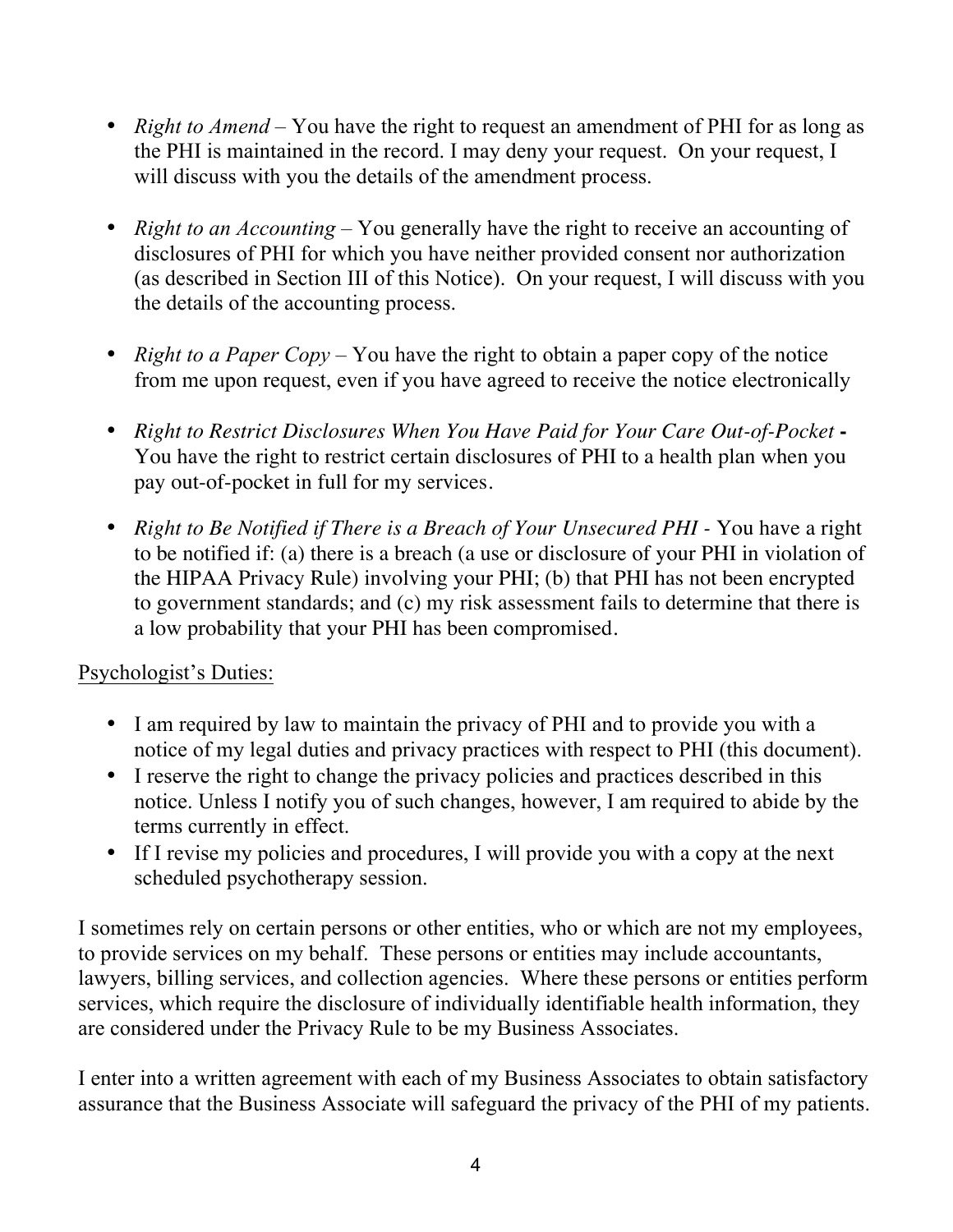I rely on my Business Associate to abide by the contract but will take reasonable steps to remedy any breaches of the agreement that I become aware of.

# V. Questions and Complaints

If you have questions about this notice, disagree with a decision I make about access to your records, or have other concerns about your privacy rights, you may contact me at this office.

If you believe that your privacy rights have been violated and wish to file a complaint with me, you may send your written complaint to me at 104 So. Estes Drive, Suite 206, Chapel Hill, NC 27514.

You may also send a written complaint to the Secretary of the U.S. Department of Health and Human Services. That address is: The Honorable Secretary of Health and Human Services, The U.S. Department of Health and Human Services, 200 Independence Avenue, S.W., Washington, D.C. 20201

You have specific rights under the Privacy Rule. I will not retaliate against you for exercising your right to file a complaint.

### VI. Effective Date, Restrictions and Changes to Privacy Policy

This notice will go into effect on September 23, 2013.

### **Breach Notification Addendum to Policies & Procedures**

- When I become aware of or suspect a breach, as defined in Section 1 of the breach notification (below), I will conduct a Risk Assessment, as outlined in Section 2.A. I will keep a written record of that Risk Assessment.
- Unless I determine that there is a low probability that PHI has been compromised, I will give notice of the breach as described in Sections 2.B and 2.C of the breach notification (below).
- The risk assessment can be done by a Business Associate if he/she was involved in the breach. While the Business Associate will conduct a risk assessment of a breach of PHI in his/her control, I will provide any required notice to patients and HHS.
- After any breach, particularly one that requires notice, I will re-assess my privacy and security practices to determine what changes should be made to prevent the re-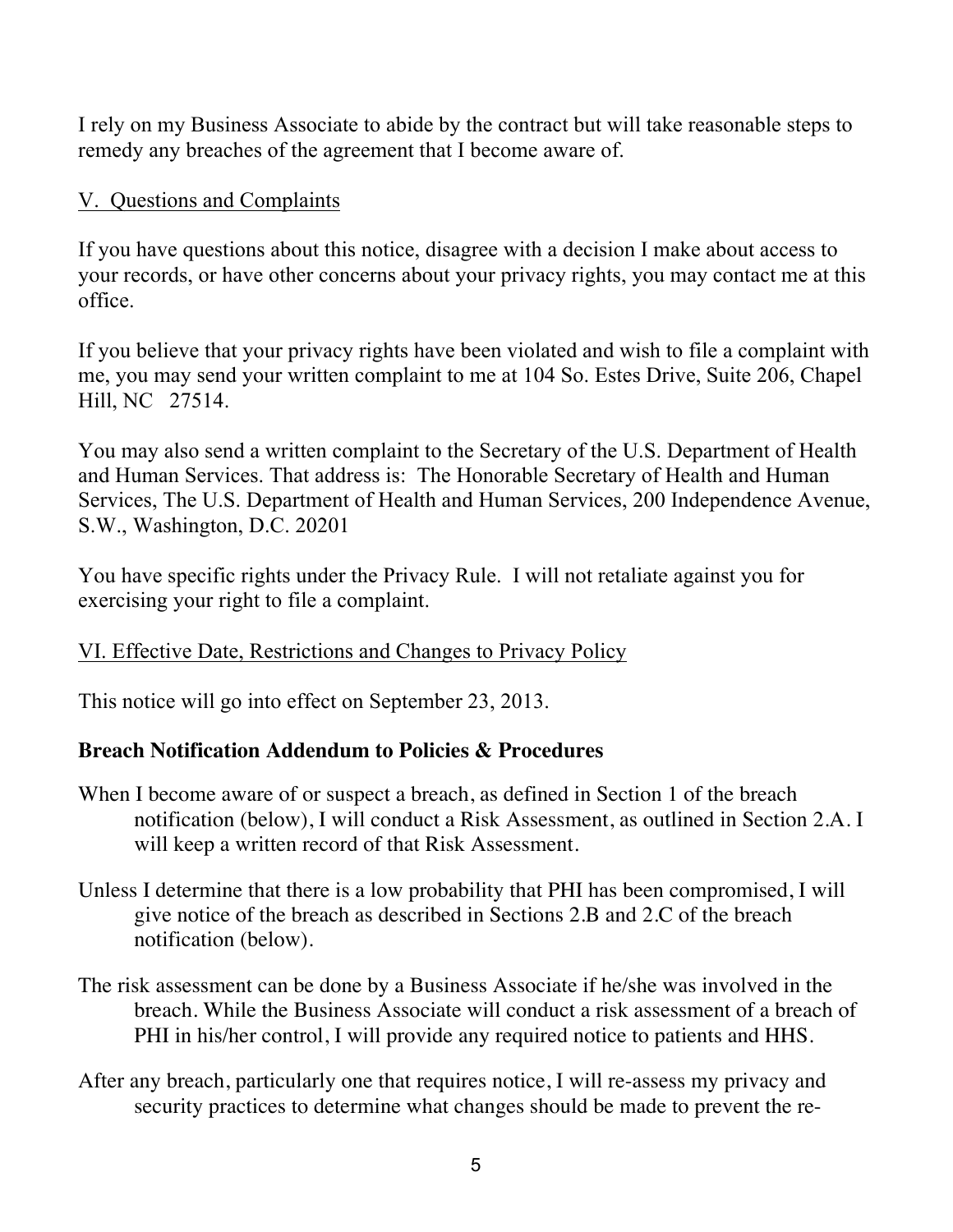occurrence of such breaches.

### **BREACH NOTIFICATION** *(The language in this section is directed at psychologists; I include it here so that patients can see the extent to which I will strive to protect them in the event of a breach.)*

**1. What is a Breach?** The HITECH Act added a requirement to HIPAA that psychologists (and other covered entities) must give notice to patients and to HHS if they discover that "unsecured" Protected Health Information (PHI) has been breached. A "breach" is defined as the acquisition, access, use or disclosure of PHI in violation of the HIPAA Privacy Rule. Examples of a breach include: stolen or improperly accessed PHI; PHI inadvertently sent tothe wrong provider; and unauthorized viewing of PHI by an employee in your practice. PHI is "unsecured" if it is not encrypted to government standards. A use or disclosure of PHI that violates the Privacy Rule is *presumed* to be a breach unless you demonstrate that there is a "low probability that PHI has been compromised." That demonstration is done through the risk assessment described next.

## **2. What to Do if You Learn of or Suspect a Breach**

### **A. Risk Assessment**

The first step if you discover or suspect a breach is to conduct the required risk assessment. (You must take this step even if the breached PHI was secured through encryption.) The risk assessment considers the following four factors to determine if PHI has been compromised:

1) **The nature and extent of PHI involved**. For example, does the breached PHI provide patient names, or other information enabling an unauthorized user to determine the patient's identity?

2) **To whom the PHI may have been disclosed.** This refers to the unauthorized person who used the PHI or to whom the disclosure was made. That person could be an outside thief or hacker, or a knowledgeable insider who inappropriately accessed patient records.

3) **Whether the PHI was actually acquired or viewed.** Factors 2 and 3 can be illustrated by comparing two scenarios. In both scenarios, your office has been broken into and your locked file cabinet with paper patient records has been pried open. In Scenario A, you suspect that a burglar was simply looking for valuables because cash and other valuables (but no patient files) have been taken. In Scenario B, you suspect the husband of a patient inthe midst of a contentious divorce because no valuables have been taken; only the wife's file appears to have been opened, and the husband has a history of similar extreme behavior. In Scenario A, the likelihood that a burglar was rummaging through files seeking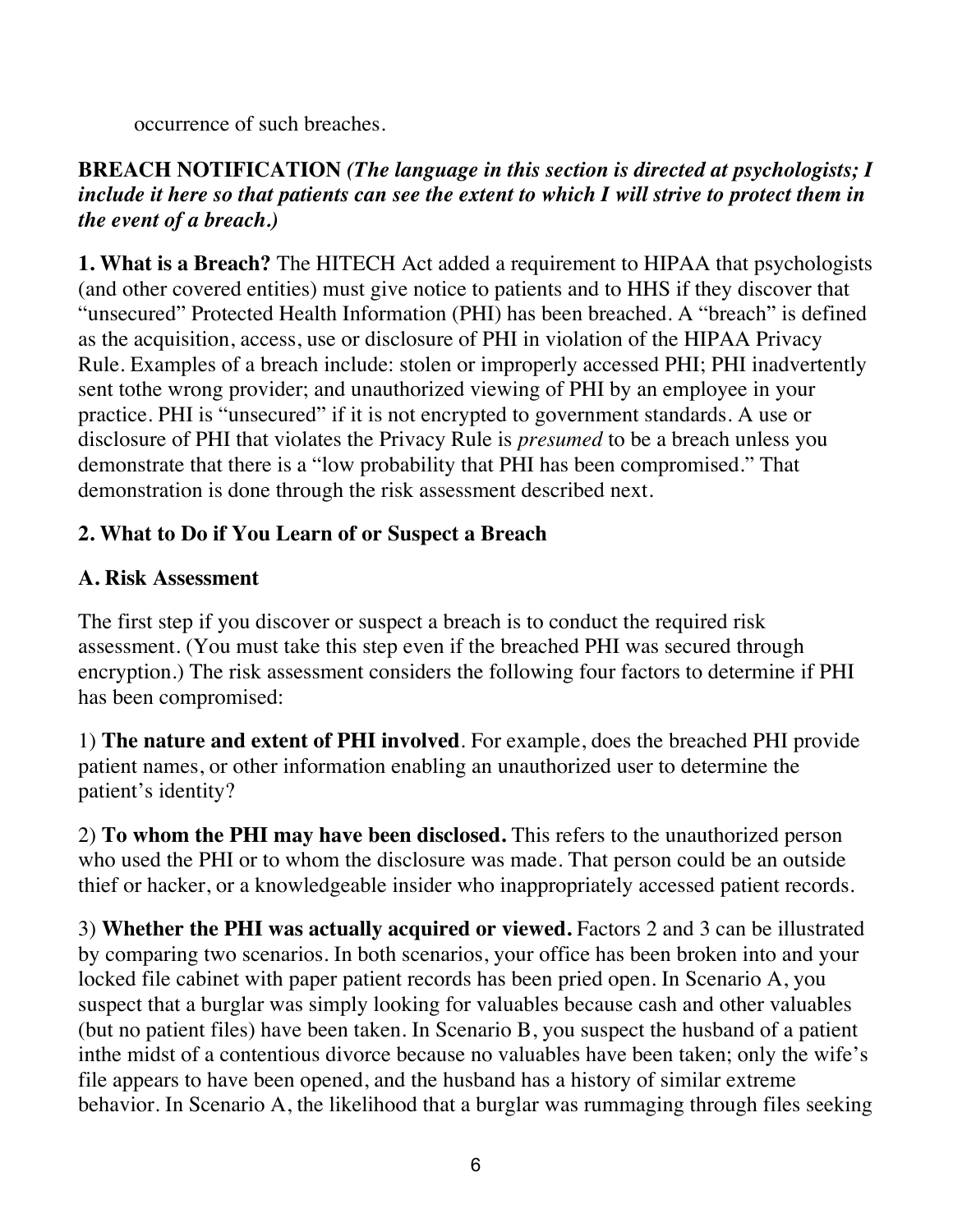only valuables, indicates a relatively low risk that PHI was actually viewed. In Scenario B, the identity of the suspected "breacher" suggests a very high risk that the wife/patient's PHI was viewed and compromised.

**4) The extent to which the risk to the PHI has been mitigated.** For example, if you send the wrong patient's PHI to a psychologist colleague for consultation, it should be easy to obtain written confirmation from the colleague that they will properly delete or destroy the PHI on the wrong patient. By contrast, if your laptop has been stolen you have little assurance that the thief will respect your patient's confidentiality.

If the risk assessment fails to demonstrate that there is a low probability that the PHI has been compromised, breach notification is required  $-$  **if** the PHI was unsecured.

*Important Tip: Encryption* – *This is a powerful incentive touse increasingly affordable encryption technology. If you suffer a breach and the PHI is properly encrypted, you are spared the trouble and embarrassment of giving breach notification. More importantly, your patient's privacy is protected because it is very difficult for the breacher to crack your encryption.*

Regardless of whether you determine that notice is required, you should document your risk assessment of all potential breaches. We also recommend that you reassess your practice's privacy and security practices/procedures after any breach to prevent the same lapse from reoccurring.

### **B. Notice to the Patient**

If notice is required, you must notify any patient affectedby a breach without unreasonable delay and within 60 days after discovery. A breach is "discovered" on the first day that you know (or reasonably should have known) of the breach. You are also deemed to have discovered a breach on the first day that any employee, officer or other agent of your practice (other than the person who committed the breach) knows about the breach.

In most cases that members have brought to the APA Practice Organization's attention, there is a clear answer to the question, "Do I have to give notice?" For example, in the most common scenario of the stolen laptop with unencrypted PHI, the answer is always yes. But if you are uncertain, you can contact our Office of Legal and Regulatory Affairs at praclegal@apa.org. You may also want to contact your professional liability insurance.

The notice must be in plain language that a patient can understand. It should provide:

 $\cdot$  A brief description of the breach, including dates